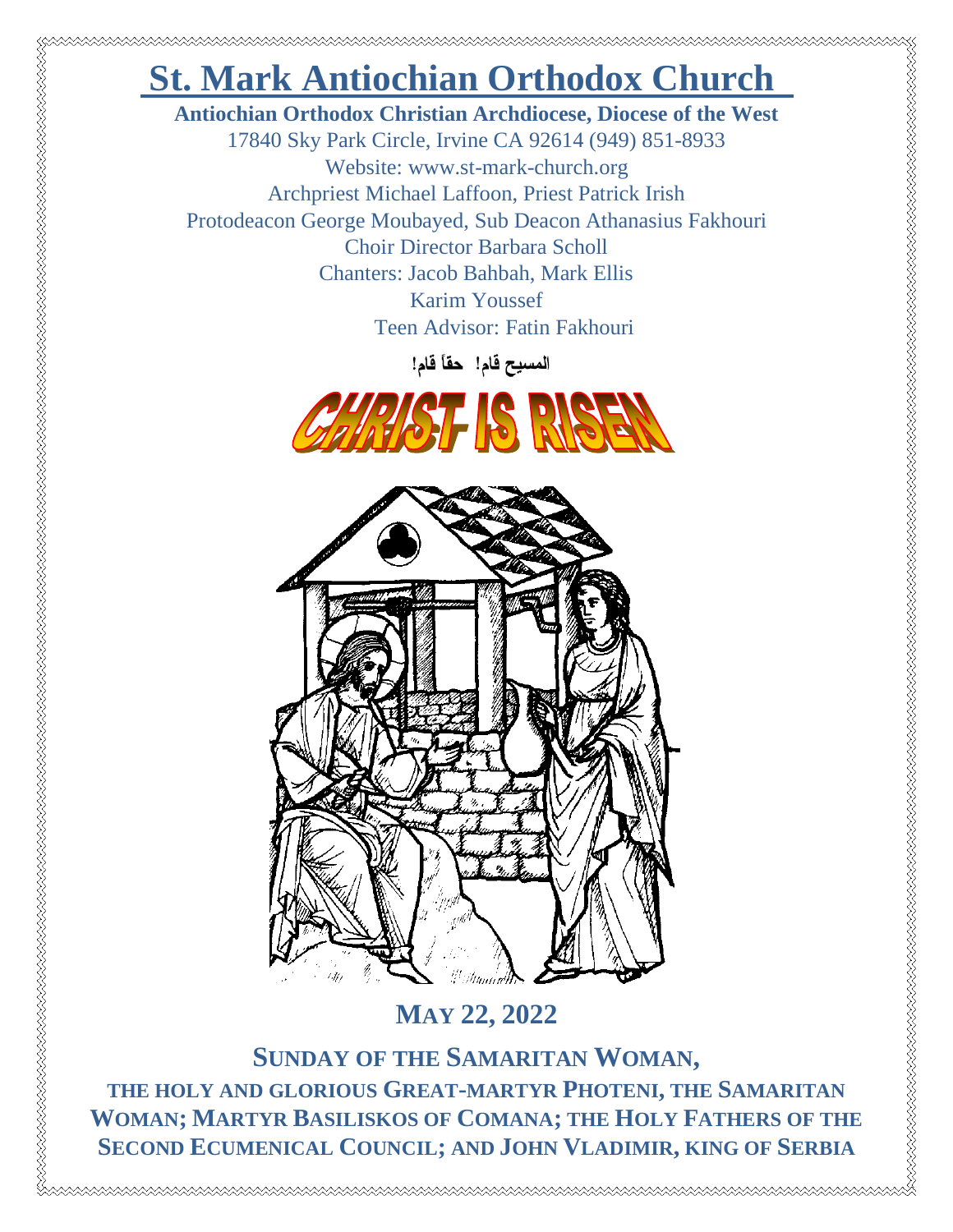# **DURING THE LITTLE ENTRANCE**

**Troparion of the Feast** Tone 5: Christ is risen from the dead, trampling down death by death, and upon those in the tombs, bestowing life.

Arabic: Al-ma-sih qam min bai-ni l-am-wat, wa-wa-ti-a l-mowt bilmowt, wa-wa-ha-ba l-hayah, lil-la-dhi-na fi l-qu-bur (sung alternately with Psalm verses in between).

# **THE PASCHAL ENTRANCE HYMN**

Priest: In the gathering places bless ye God the Lord from the springs of Israel. People: Save us O Son of God, Who art risen from the dead, who sing to Thee, Alleluia.

# **HYMNS AFTER THE LITTLE ENTRANCE**

All: **Troparion of the Resurrection in the Fourth Tone:** Having learned the joyful message of the Resurrection from the angel, the women disciples of the Lord cast from them their parental condemnation. And proudly broke the news to the Disciples, saying, Death hath been spoiled; Christ God is risen, granting the world Great Mercy. (Repeat in Arabic)

**Troparion of Mid-Pentecost in the Eighth Tone:** In the midst of this Feast, O Savior, give Thou my thirsty soul to drink of the waters of true worship; for Thou didst call out to all, saying: Whosoever is thirsty, let him come to Me and drink. Wherefore, O Christ our God, Fountain of life, glory to Thee.

**Troparion to St. Mark in the Fourth Tone:** From thy childhood the light of truth enlightened thee, O Mark, and thou didst love the labor of Christ the Savior. Wherefore thou didst follow Peter with zeal and didst serve Paul as a fellow laborer and didst enlighten the world with thy holy Gospel.

**Kontakion of Pascha** Tone 8: Down to the grave though thou wentest immortal Lord. Yet didst thou there hurl down death by thy throne of might and art risen with vict'ry crowned, O Christ our true God; And hast hailed with glad greeting the women that came with myrrh; And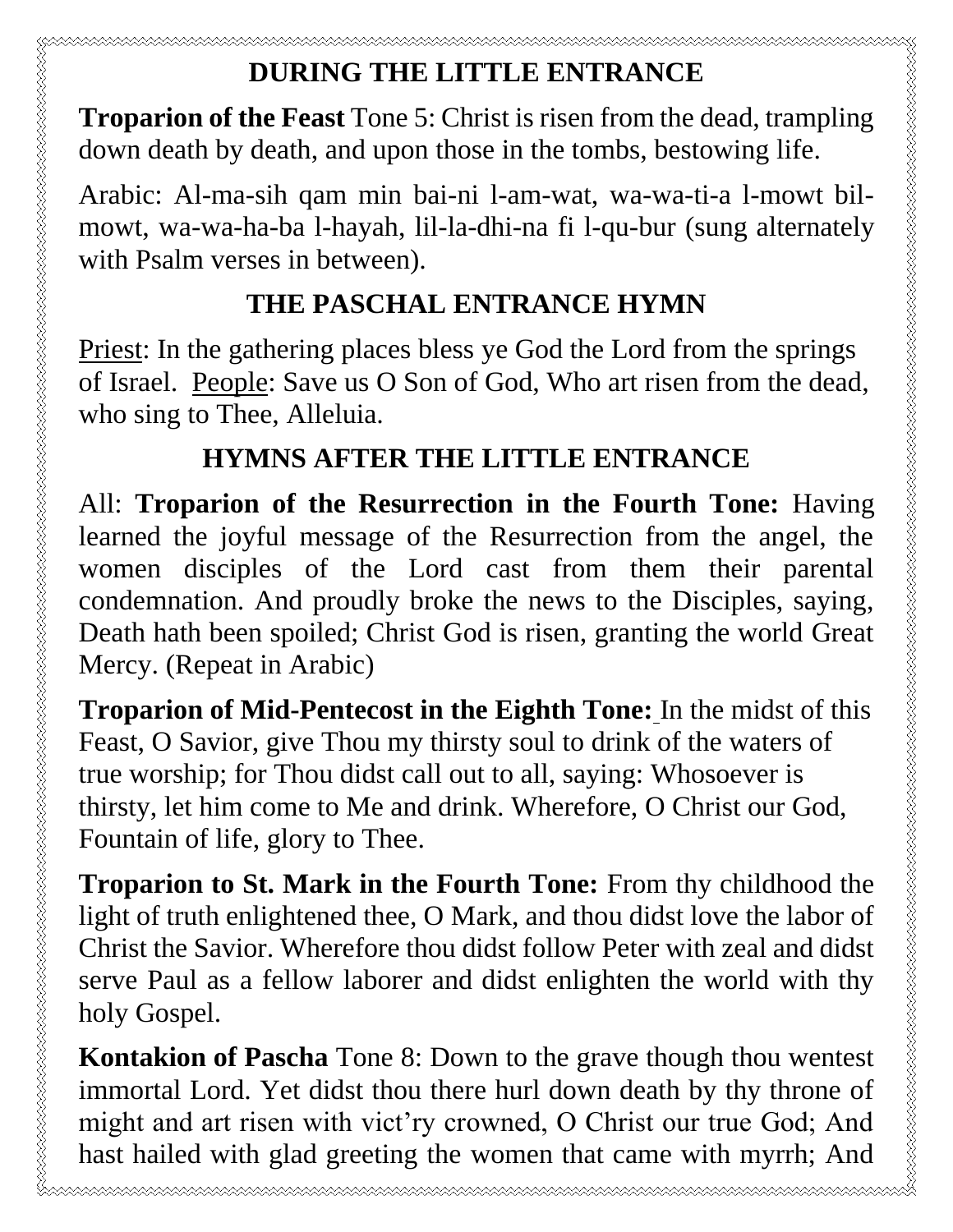unto thine Apostles hast graciously sent thy peace, O Lord that grantest the fallen to rise with thee.

++++++++++++++++++++++++++++++++++++++++++++++++++

**Prokeimenon** (Psalm 103:24,1) O Lord, how magnificent are your works. You have made all things in wisdom. Bless the Lord, O my soul.

# **Reading from the Acts of the Apostles** (11:19-30)

 In those days, those apostles who were scattered because of the persecution that arose over Stephen traveled as far as Phoenicia and Cyprus and Antioch, speaking the word to none except Jews. But there were some of them, men of Cyprus and Cyrene, who on coming to Antioch spoke to the Greeks also, preaching the Lord Jesus. And the hand of the Lord was with them, and a great number that believed turned to the Lord. News of this came to the ears of the church in Jerusalem, and they sent Barnabas to Antioch. When he came and saw the grace of God, he was glad; and he exhorted them all to remain faithful to the Lord with steadfast purpose; for he was a good man, full of the Holy Spirit and of faith. And a large company was added to the Lord. So Barnabas went to Tarsus to look for Saul; and when he had found him, he brought him to Antioch. For a whole year they met with the church, and taught a large company of people; and in Antioch the disciples were for the first time called Christians.

 Now in these days prophets came down from Jerusalem to Antioch. And one of them named Agabus stood up and foretold by the Spirit that there would be a great famine over all the world; and this took place in the days of Claudius. And the disciples determined, every one according to his ability, to send relief to the brethren who lived in Judea; and they did so, sending it to the elders by the hand of Barnabas and Saul.

**Alleluia Verses** (Psalm 44:4,7) Draw your bow and prosper and reign, for the cause of truth and meekness and righteousness. You have loved righteousness and hated wickedness.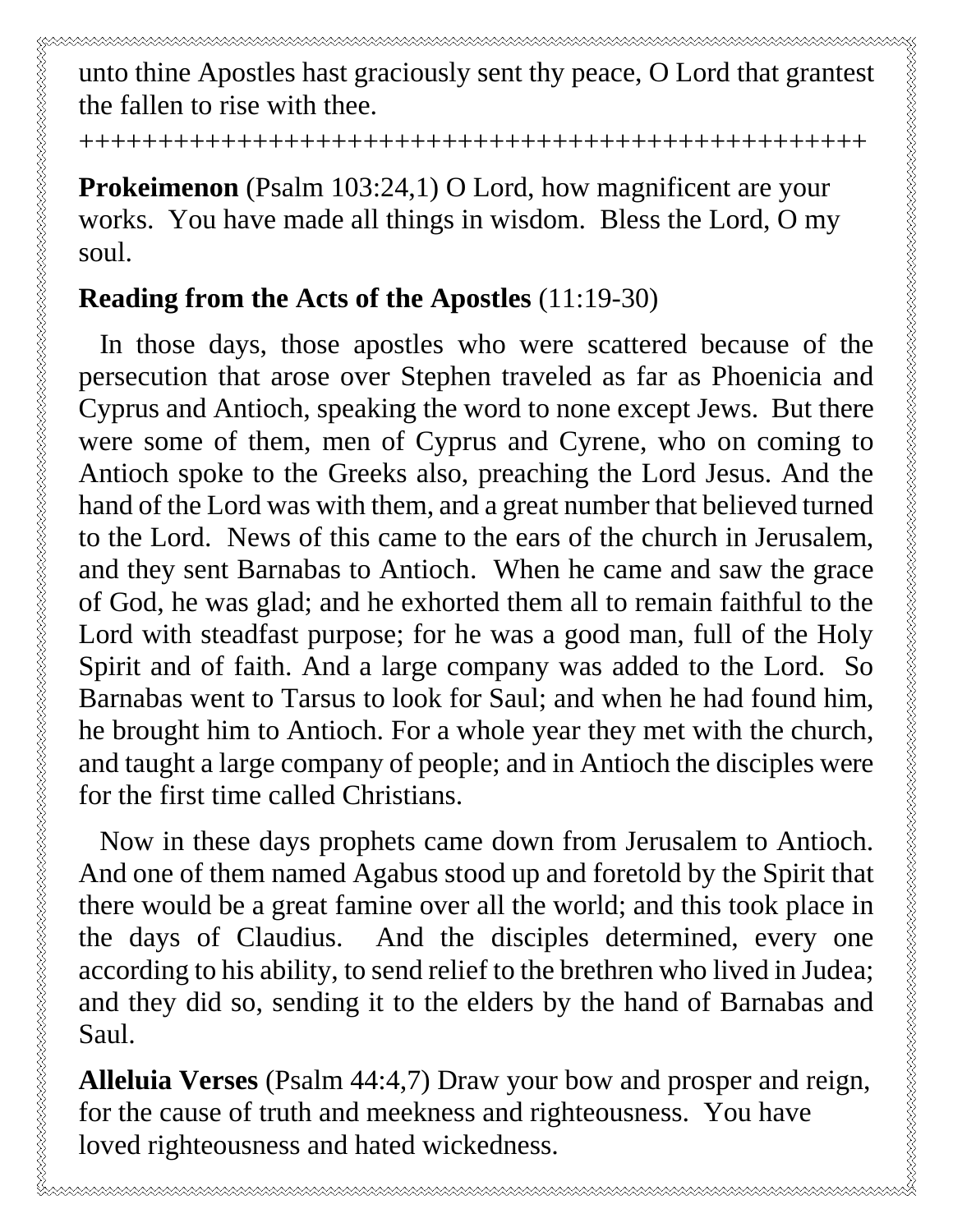### **The Reading from the Holy Gospel according to St. John** (4:5-42)

 At that time, Jesus came to a city of Samaria, called Sychar, near the field that Jacob gave to his son Joseph. Jacob's well was there, and so Jesus, wearied as he was with his journey, sat down beside the well. It was about the sixth hour.

 There came a woman of Samaria to draw water. Jesus said to her, "Give me a drink." For his disciples had gone away into the city to buy food. The Samaritan woman said to him, "How is it that you, a Jew, ask a drink of me, a woman of Samaria?" For Jews have no dealings with Samaritans. Jesus answered her, "If you knew the gift of God, and who it is that is saying to you, 'Give me a drink,' you would have asked him, and he would have given you living water." The woman said to him, "Sir, you have nothing to draw with, and the well is deep; where do you get that living water? Are you greater than our father Jacob, who gave us the well, and drank from it himself, and his sons, and his cattle?" Jesus said to her, "Every one who drinks of this water will thirst again, but whoever drinks of the water that I shall give him will never thirst; the water that I shall give him will become in him a spring of water welling up to eternal life." The woman said to him, "Sir, give me this water, that I may not thirst, nor come here to draw."

 Jesus said to her, "Go, call your husband, and come here." The woman answered him, "I have no husband." Jesus said to her, "You are right in saying, 'I have no husband'; for you have had five husbands, and he whom you now have is not your husband; this you said truly." The woman said to him, "Sir, I perceive that you are a prophet. Our fathers worshipped on this mountain; and you say that in Jerusalem is the place where men ought to worship." Jesus said to her, "Woman, believe me, the hour is coming when neither on this mountain nor in Jerusalem will you worship the Father. You worship what you do not know; we worship what we know, for salvation is from the Jews. But the hour is coming, and now is, when the true worshipers will worship the Father in spirit and truth, for such the Father seeks to worship him. God is spirit, and those who worship him must worship in spirit and truth." The woman said to him, "I know that Messiah is coming (he who is called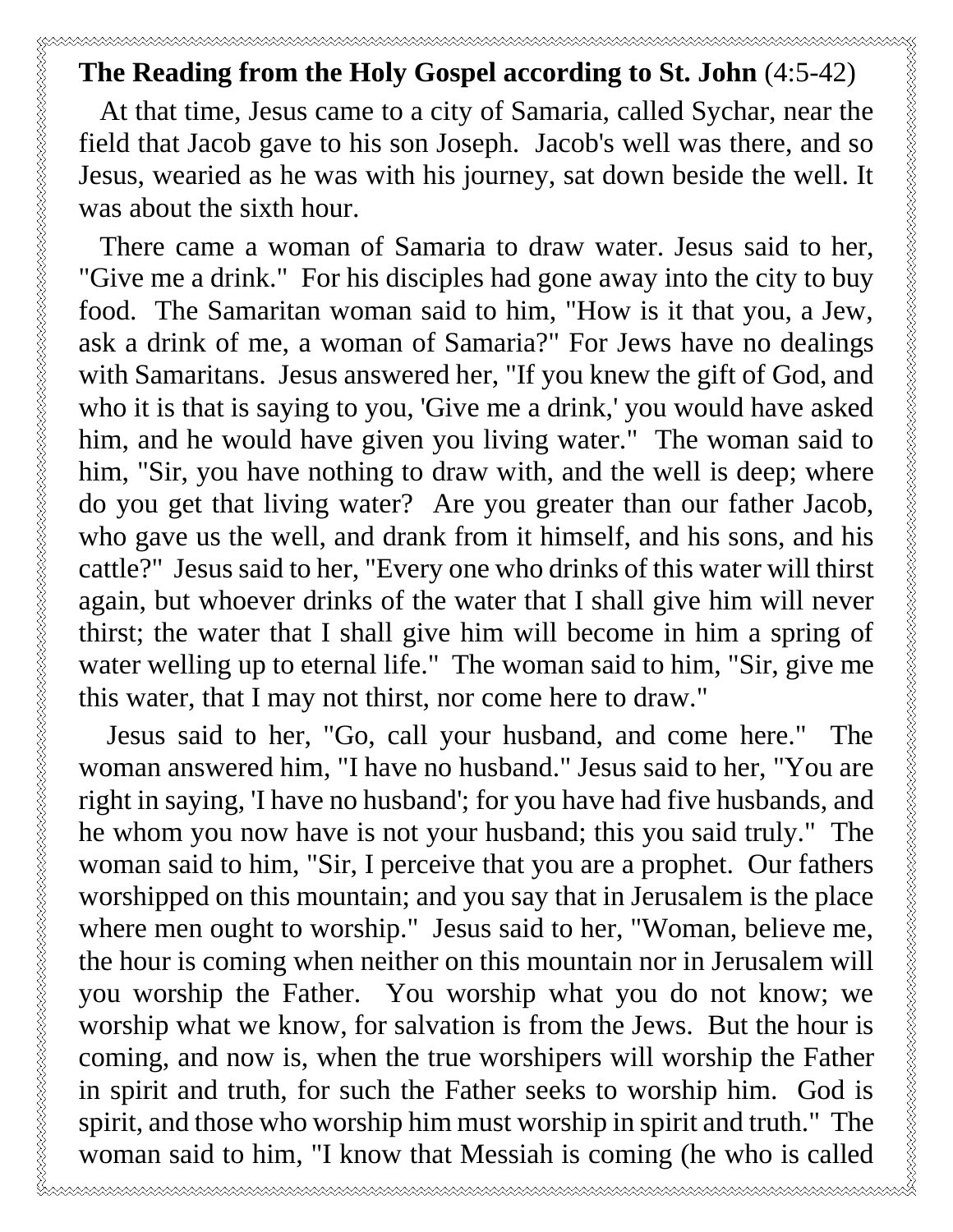Christ); when he comes, he will show us all things." Jesus said to her, "I who speak to you am he."

 Just then his disciples came. They marveled that he was talking with a woman, but none said, "What do you wish?" or, "Why are you talking with her?" So the woman left her water jar, and went away into the city, and said to the people, "Come, see a man who told me all that I ever did. Can this be the Christ?" They went out of the city and were coming to him.

 Meanwhile the disciples besought him, saying, "Rabbi, eat." But he said to them, "I have food to eat of which you do not know." So the disciples said to one another, "Has any one brought him food?" Jesus said to them, "My food is to do the will of him who sent me, and to accomplish his work. Do you not say, 'There are yet four months, then comes the harvest'? I tell you, lift up your eyes, and see how the fields are already white for harvest. He who reaps receives wages, and gathers fruit for eternal life, so that sower and reaper may rejoice together. For here the saying holds true, 'One sows and another reaps.' I sent you to reap that for which you did not labor; others have labored, and you have entered into their labor."

 Many Samaritans from that city believed in him because of the woman's testimony, "He told me all that I ever did." So when the Samaritans came to him, they asked him to stay with them; and he stayed there two days. And many more believed because of his word. They said to the woman, "It is no longer because of your words that we believe, for we have heard for ourselves, and we know that this is indeed the Savior of the world."

+ + + + + + + + + + + + + + + + + + + + + + + + + + + + + + + + + + + OTHER CHANGES FOR SUNDAY OF THE SAMARITAN WOMAN

Instead of "It is truly meet...", sing this hymn: *"The Angel cried to the Lady full of grace. Rejoice, O pure Virgin, and again I say rejoice; behold thy Son is risen from His three days in the tomb. Rejoice and be glad, O gate of the divine Light; for Jesus who disappeared in the*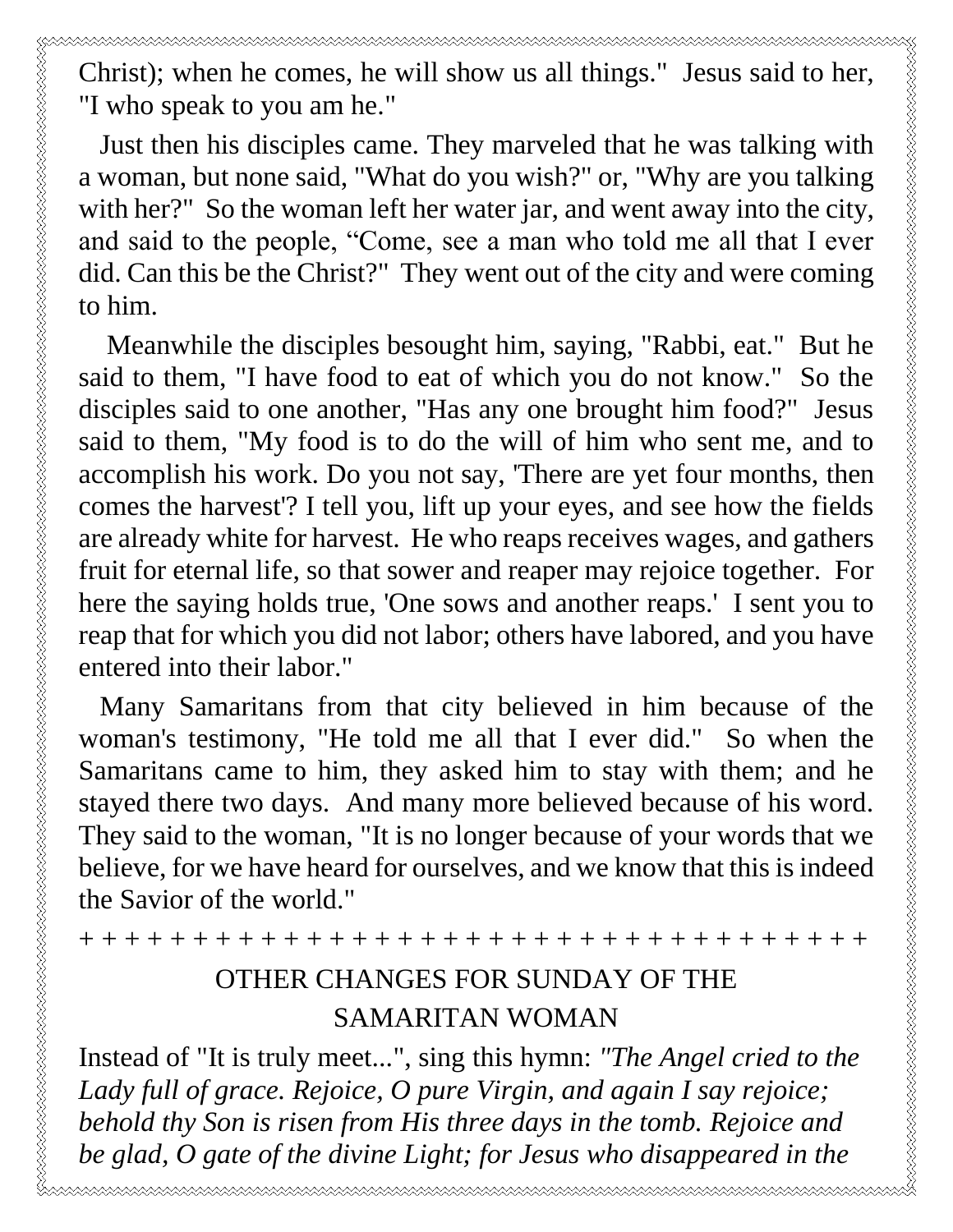*tomb hath risen with greater radiance than the sun, illuminating all believers, O Lady favored of God."*

Communion Hymn: "Receive ye the body of Christ and taste and see him that is found deathless." *During the Communion of the people, we sing only "Receive me today…" and the Troparion of Pascha in various languages.*

Instead of "We have seen the true light..." We sing "Christ is risen..." Note: During the Paschal season, for the Communion of the people, we sing the Troparion of Pascha in various languages.

+ + + + + + + + + + + + + + + + + + + + + + + + + + + + + + + + + + + + + + + **Holy Oblations are offered today by** the Whitacre and Laffoon families for Sophia Whitacre on her birthday (May 20): by Samira Atallah and family for the soul of her brother Wadih, departed this life one year, and by Karim Youseff and family for the souls of his father, Youseff (19 years) and his mother, Mary (6 years). We will also pray for Margaret Yaghnem (9 day memorial) Memory Eternal!

### **Coffee Hour today is sponsored by the Coffee Hour Committee.**

+ + + + + + + + + + + + + + + + + + + + + + + + + + + + + + + + + + + *Please remember in your prayers: Yuri Sidorenko, May Dabbah, Sylvia Saba, Fatin Fakhouri (burns), Tarek Fakhouri, Adib and Nabila Zabaneh, Laura Anter (brain surgery), and the suffering people of Haiti, India, Syria, Iraq, Lebanon, Egypt, Libya, Ethiopia, Somalia, Palestine, Venezuela, Ukraine, and all people afflicted by violence and disease, especially those affected by the Coronavirus.*

### *Today*

### **Church School Awards**

## *This Week*

**Monday May 23, St. Michael Orthodox Church Van Nuys Golf Tournament** (see flyer for more details)

**Tuesday 6:45 p.m., Adult Education Wednesday 7:00 p.m., Little Compline**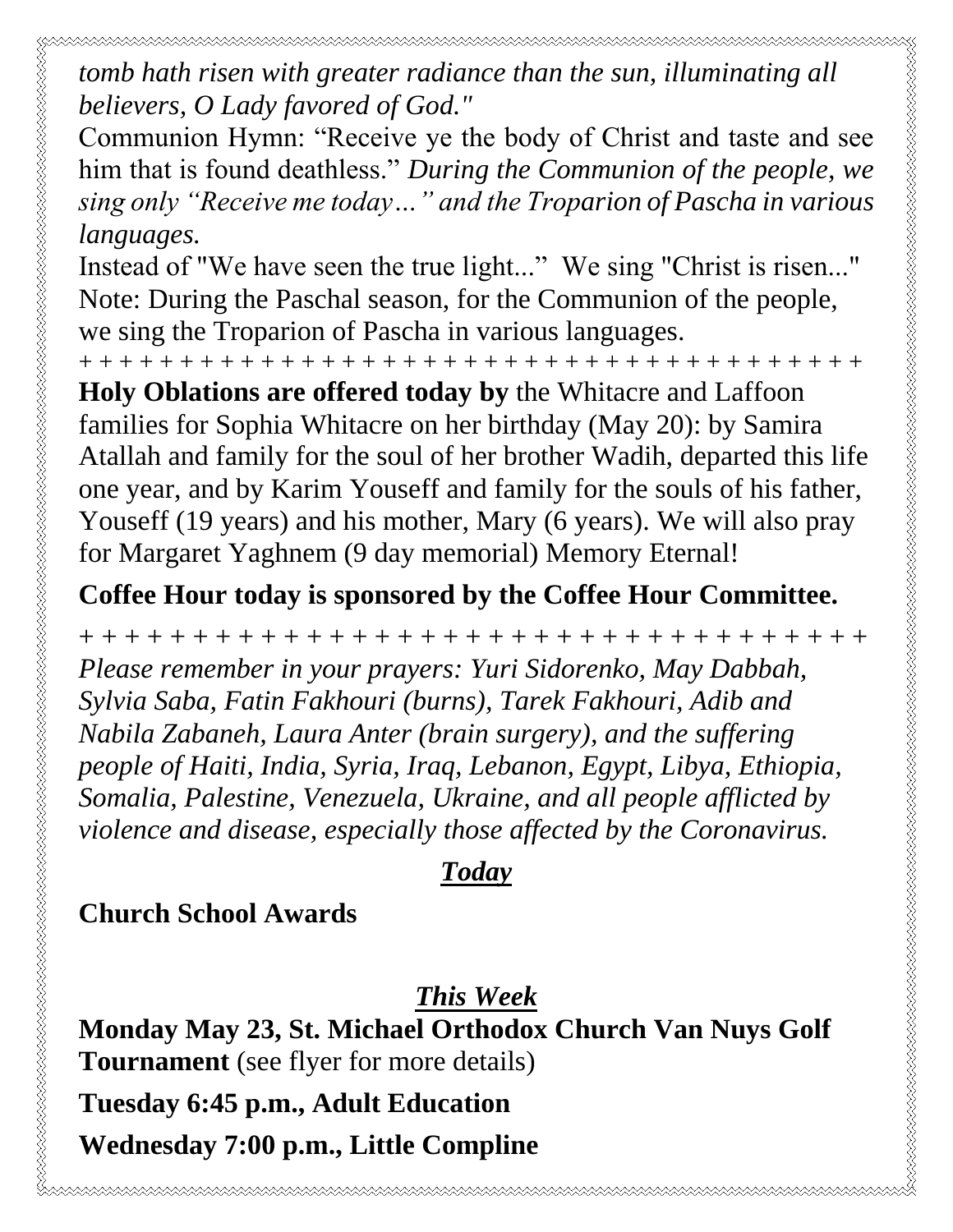# *Next Week*

*Tuesday May 31, Adult Education 6:45 p.m.*

# **Wednesday June 1 The Feast of Ascension will be celebrated on with Orthros at 5:30 p.m. and Divine Liturgy at 6:45 p.m.**

# *Upcoming Events*

**The 2022 Western Diocese Parish Life Conference** will be held in Santa Clara, CA at the Santa Clara Marriott, and hosted by the Orthodox Church of the Redeemer of Los Altos. The dates of the PLC are **June 29 to July 3.** To make hotel reservations and sign up for the PLC, please go to https://www.laplc.org/la

# **Fr. Michael's Retirement Luncheon**

We are gearing up to celebrate over 3 decades with our Abouna. This is a bittersweet time for us since we are happy for Fr. Michael but sad to see him go. Fr. Michael's retirement has been moved to midAugust. **Therefore, the Retirement Celebration has been moved to Sunday July 31.** Please save the date for his celebration with reservation information coming out in the next few weeks.

July 31, Social Hour at 2:30 PM, Mediterranean meal at 3:00 PM.

St. Paul's Greek Orthodox Church Hall, Irvine

Limit of 300 seats

Sincerely,

Retirement Party Committee

Nelson and Jerri Lynn Mamey, Rima Tarazi, Barbara Scholl, Kristin Chala and Paula Rodriguez

# **Quote of the Day**

"Thou died - Thou Who art the Life of all - in order to revive me, the dead. Thou wast laid in the tomb that I might rise from the tomb. Thou wast brought to life again that I might believe in my resurrection."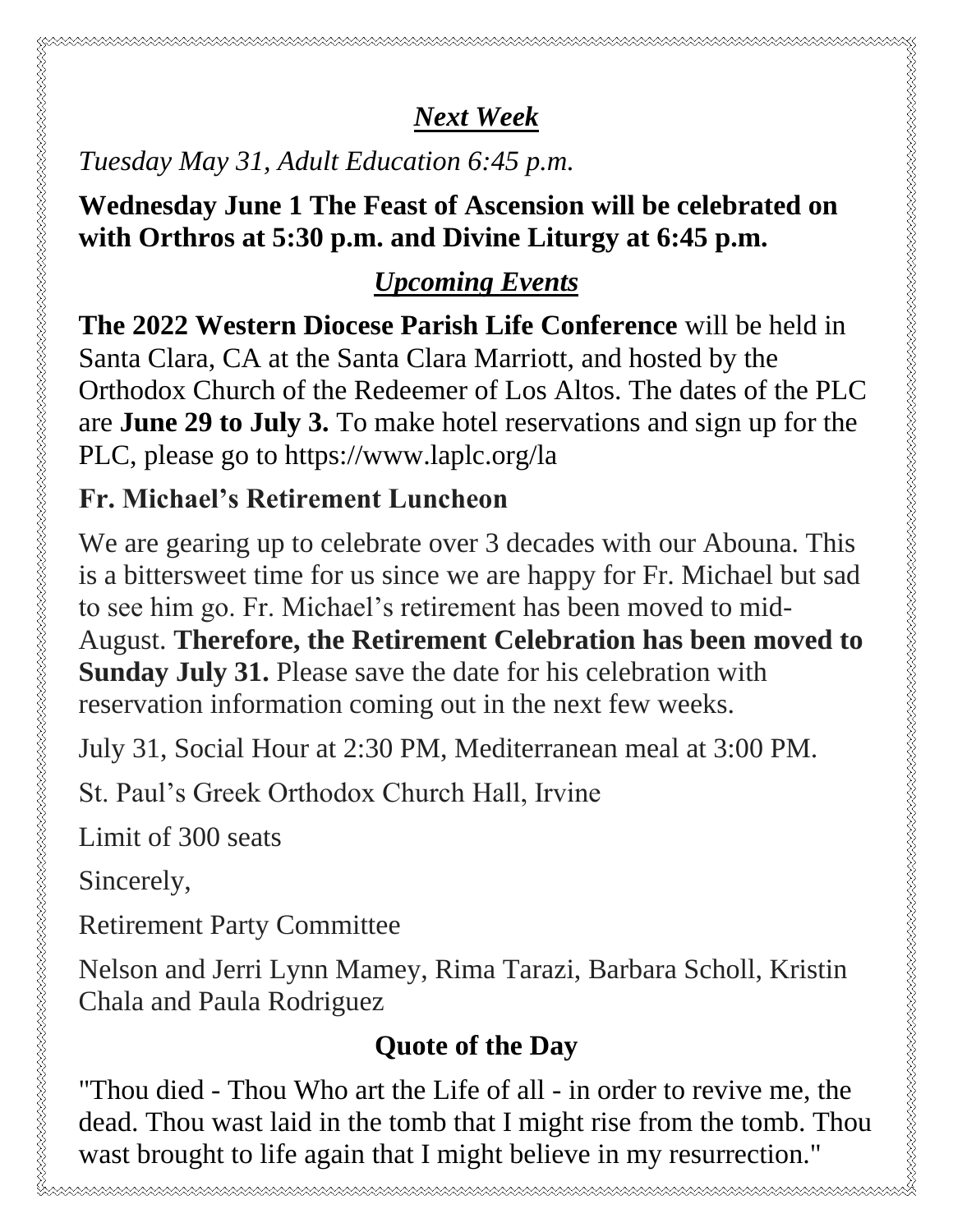## *-- St. Tikhon of Zadonsk*

### **Sunday of the Samaritan Woman (Fifth Sunday of Pascha)**

One of the most ancient cities of the Promised Land was Shechem, also called Sikima, located at the foot of Mount Gerazim. There the Israelites had heard the blessings in the days of Moses and Jesus of Navi. Near to this town, Jacob, who had come from Mesopotamia in the nineteenth century before Christ, bought a piece of land where there was a well. This well, preserved even until the time of Christ, was known as Jacob's Well. Later, before he died in Egypt, he left that piece of land as a special inheritance to his son Joseph (Gen. 49:22). This town, before it was taken into possession by Samaria, was also the leading city of the kingdom of the ten tribes. In the time of the Romans it was called Neapolis, and at present Nablus. It was the first city in Canaan visited by the Patriarch Abraham. Here also, Jesus of Navi (Joshua) addressed the tribes of Israel for the last time. Almost three hundred years later, all Israel assembled there to make Roboam (Rehoboam) king.

When our Lord Jesus Christ, then, came at midday to this city, which is also called Sychar (John 4:5), He was wearied from the journey and the heat, and He sat down at this well. After a little while the Samaritan woman mentioned in today's Gospel passage came to draw water. As she conversed at some length with the Lord and heard from Him secret things concerning herself, she believed in Him; through her many other Samaritans also believed.

Concerning the Samaritans we know the following: In the year 721 before Christ, Salmanasar (Shalmaneser), King of the Assyrians, took the ten tribes of the kingdom of Israel into captivity, and relocated all these people to Babylon and the land of the Medes. From there he gathered various nations and sent them to Samaria. These nations had been idolaters from before. Although they were later instructed in the Jewish faith and believed in the one God, they worshipped the idols also. Furthermore, they accepted only the Pentateuch of Moses, and rejected the other books of Holy Scripture. Nonetheless, they thought